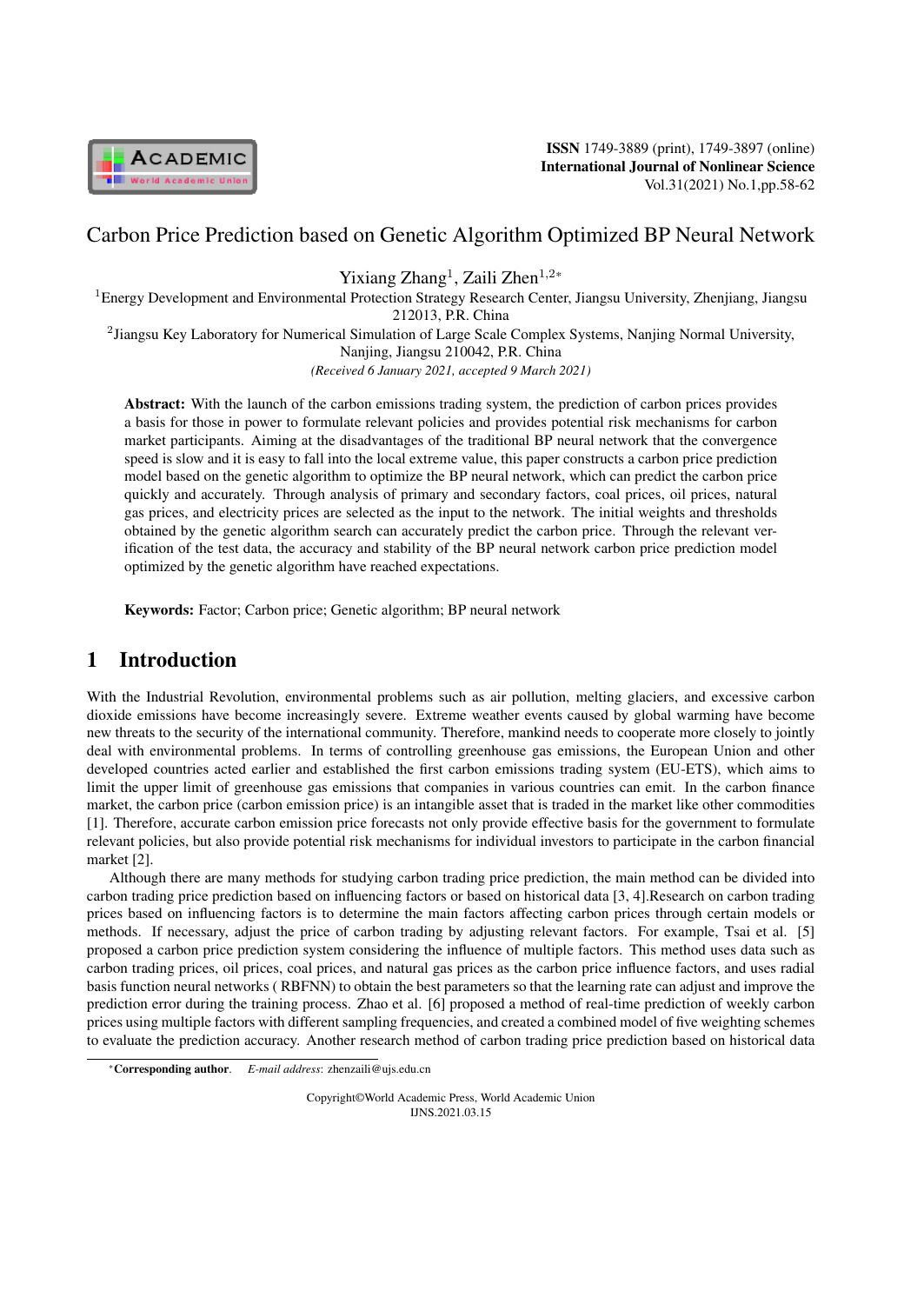is mainly to use historical data to establish a model to predict carbon trading prices. For example, Atsalakis et al. [7] proposed three computational intelligence technologies, in which a hybrid neuro-fuzzy controller was applied to carbon price prediction, and accurate prediction results were obtained.

Carbon trading price is a non-linear, non-stationary and violent fluctuation time series data. It is affected by various factors. Obviously, the above two methods cannot well grasp the trend of carbon price. This article analyzes the primary and secondary relationship of influencing factors, discarding the constant factors throughout the year, and combines deep learning algorithms to predict carbon prices, providing a new method for carbon price prediction.

### 2 Carbon price prediction model

#### 2.1 Structured data selection based on influencing factors

There are many factors affecting the price of carbon trading, but most of them are related to the use of fossil energy, and the demand for fossil energy depends on their absolute and relative prices. Among fossil energy sources, coal, oil and natural gas account for 80% and have the most impact on carbon prices [8]. In addition, the burning of fossil fuels has many connections with power companies. At present, the main fuel for power generation by power companies is still fossil fuels. Therefore, it is necessary to study the relationship between electricity prices and carbon prices.

#### 2.2 BP neural network model optimized by genetic algorithm

The basic principle of BP neural network is the gradient steepest descent method. The idea is to continuously adjust the weights to make the objective function reach the minimum. However, it also has shortcomings such as oversaturation and falling into a local minimum, which can be effectively solved by optimizing the initial weight and threshold of the BP neural network through genetic algorithm [9, 10]. Due to the obvious non-linear characteristics between the carbon price and the parameter value, this paper uses the BP neural network optimized by the genetic algorithm as the basic method of carbon price prediction. Relevant research shows that a neural network with a hidden layer can approximate any nonlinear function as long as there are enough points in the hidden layer [11, 12]. Therefore, this article uses a three-layer multiinput single-output BP neural network with a hidden layer. The coal price, oil price, natural gas price and electricity price are used as the input layer of the neural network, and the carbon price is used as the output layer of the neural network. The number of hidden layer nodes is selected as 6 based on experience and many experiments. Combining the characteristics of the data, each hidden layer and the output layer select an appropriate activation function. The activation function of each hidden layer selects a logistic function [13], and the activation function of the output layer selects a linear function [14]. The structure diagram of this neural network is shown in Fig. 1.The genetic algorithm is used to optimize the initial weights and thresholds of the BP neural network to obtain the optimal individual weights and thresholds.



Figure 1: The structure diagram of BP neural network

For the evaluation indicators of the neural network model, the root mean square error (RMSE) and the mean absolute error (MAE) of the sample prediction results are mainly selected. The root mean square error and mean absolute error are defined as follows.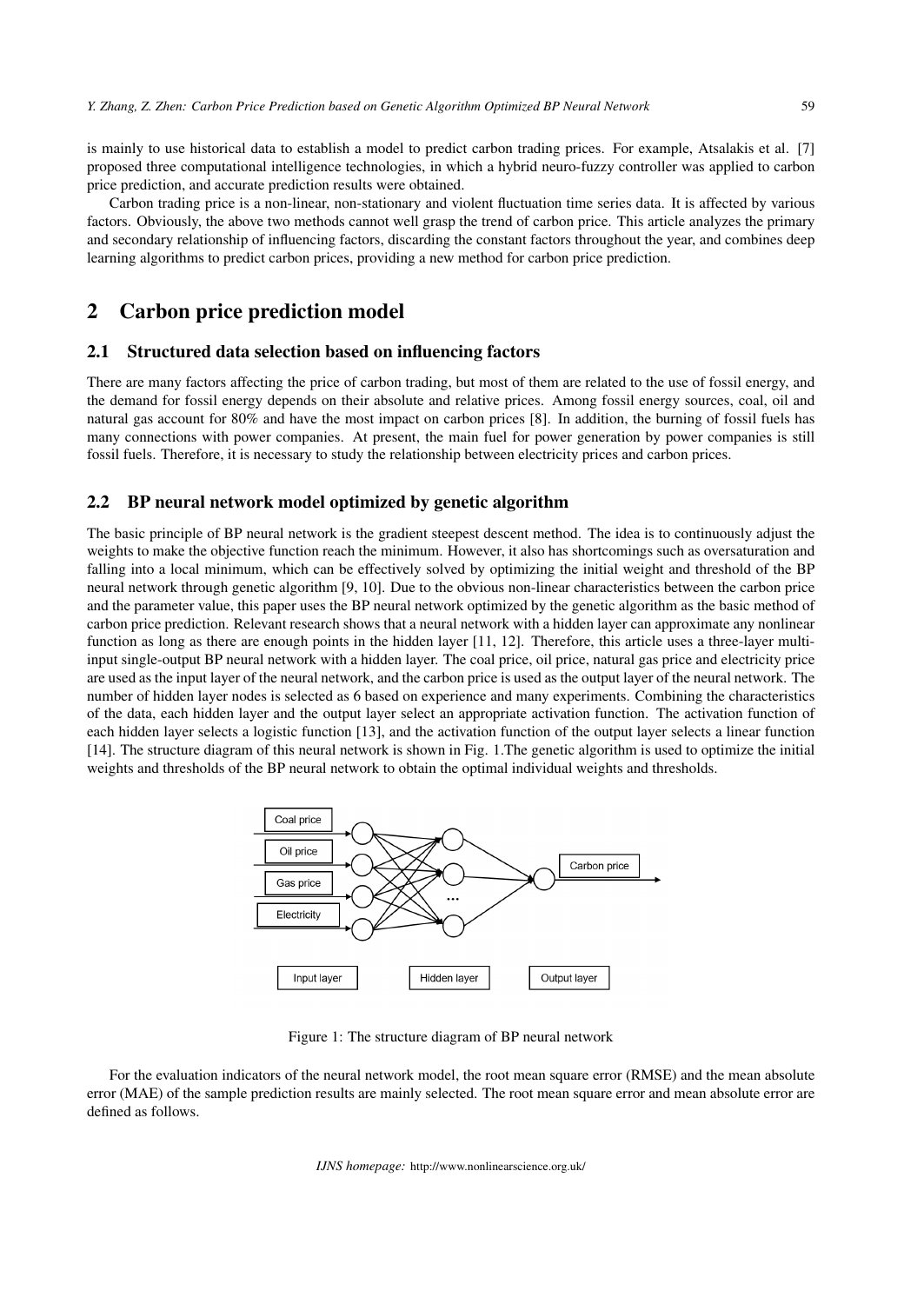$$
RMSE = \sqrt{\frac{\sum_{i=1}^{n} (\hat{y}^{(i)} - y^{(i)})^2}{n}}
$$
 (1)

$$
MAE = \frac{1}{n} \sum_{i=1}^{n} |\hat{y}^{(i)} - y^{(i)}|
$$
 (2)

Where n is the number of monitoring samples,  $\hat{y}^{(i)}$  is the predicted value of the ith sample by the neural network, and  $y^{(i)}$ is the expected value of the ith sample. Obviously, the smaller the value of RMSE, the higher the prediction accuracy of the model, and the value of MAE can truly reflect the actual situation of the prediction error.

## 3 Result and discussion

This article uses the EUA futures prices due in December 2018 announced by the European Energy Exchange as the main body of the research [15]. Among various influencing factors, energy prices occupy a very important position, and coal prices, oil prices, natural gas prices, and electricity prices are used to reflect their energy prices. The representative variables and data sources are shown in Table 1.

Table 1: Representative variable meaning and data source

| Variable name     | Variable symbol | Variable meaning                   | unit                    | Data Sources      |
|-------------------|-----------------|------------------------------------|-------------------------|-------------------|
| Coal price        | COAL            | EU thermal coal spot prices        | USD/ton                 | Wind              |
| Oil price         | OIL             | British Brent crude oil futures    | USD/barrel              | <b>ICE</b>        |
| Natural gas       | GAS.            | British natural gas futures prices | Pounds per thermal unit | ICE               |
| Electricity price | EPRI            | Basic European Power Index         | Euro/MWh                | European Exchange |
| EUA spot price    | EUA0            | EU thermal coal spot prices        | Euro/ton                | EEX               |

The obtained sample data is divided into two parts, namely training data and test data, as shown in Table 2. The training data is used to train the neural network to update the threshold and weight. The test data is used to check the accuracy of the model and ensure the accuracy of the results.

| Table 2: The data sets for all studies cases |                                   |                              |                       |  |  |  |  |
|----------------------------------------------|-----------------------------------|------------------------------|-----------------------|--|--|--|--|
| Case                                         | <b>Training Data</b>              | Training Data(year/date)     | Test Data(year/date)  |  |  |  |  |
|                                              | Similar days of Monday in spring  | $2010$ 2017 Monday in spring | 2018 Monday in spring |  |  |  |  |
|                                              | Similar days of weekday in spring | 2010 2017 01.01 03.30        | 2018.01.01 2018.03.30 |  |  |  |  |

Table 3 shows the RMSE and MAE of all the research cases, indicating that using the influencing factors as the input of the neural network can effectively improve the accuracy of the carbon price prediction model. Using genetic algorithm to optimize the parameters of the BP neural network algorithm can get a smaller RMSE MAE shows that genetic algorithm optimization of BP neural network can improve stability and accuracy. Figure 2(a)(b) shows carbon price forecasts for various cases. It can be seen from the figure that the predicted result is very close to the actual carbon price, and there is a good agreement, indicating that the BP neural network optimized by the genetic algorithm has improved the previous local optimization characteristics to a certain extent.

| Table 3: RMSE and MAE of two research cases |                                                     |    |       |       |  |  |  |
|---------------------------------------------|-----------------------------------------------------|----|-------|-------|--|--|--|
|                                             | Case No. of training data No. of test data RMSE MAE |    |       |       |  |  |  |
|                                             | 84                                                  | 12 | 0.092 | 0.191 |  |  |  |
|                                             | 462.                                                | 26 | 0.119 | 0.185 |  |  |  |

*IJNS email for contribution:* editor@nonlinearscience.org.uk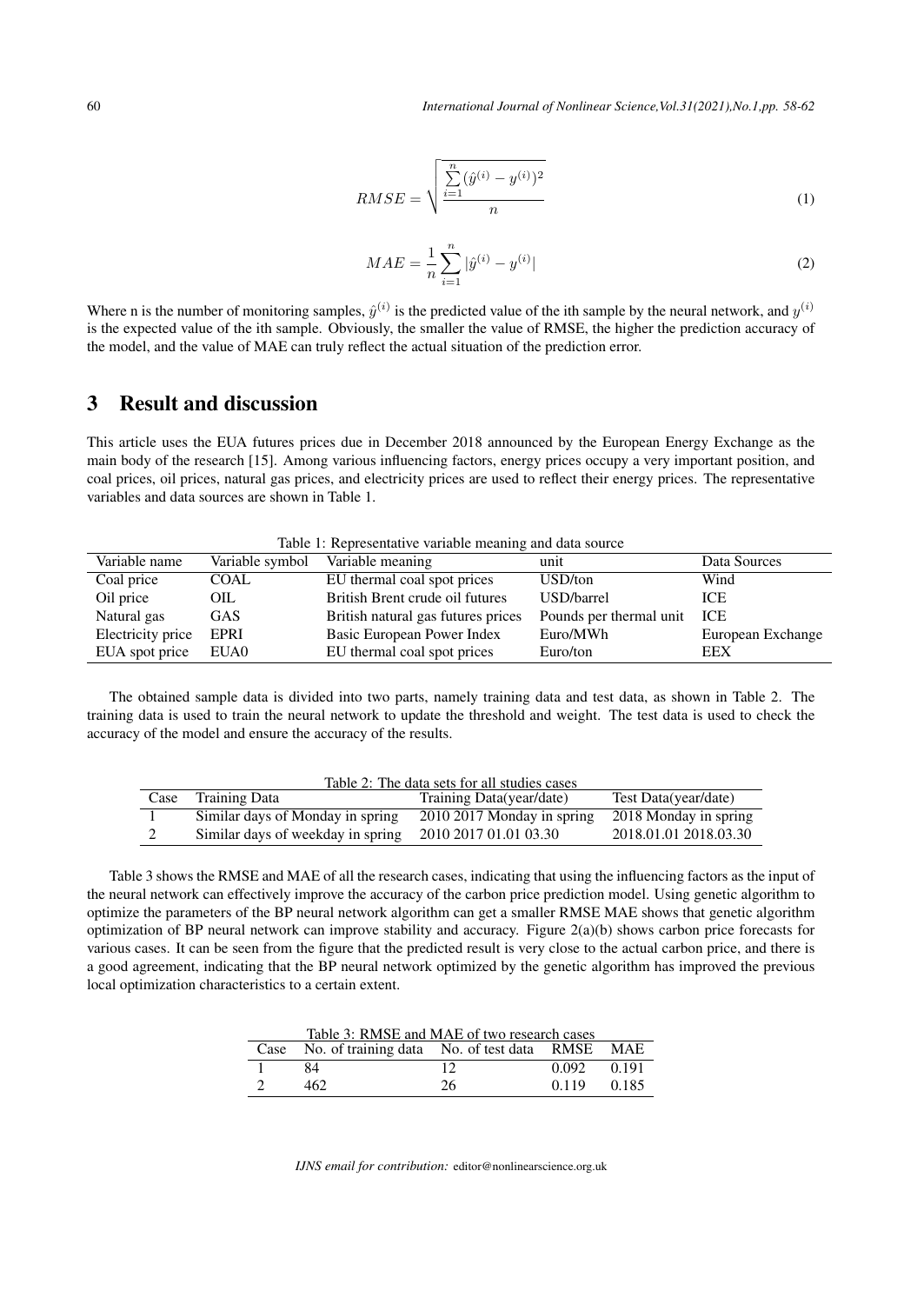

Figure 2: Carbon price prediction in various cases (a) Case 1 and (b) Case 2

# 4 Conclusions

In this paper, the main influencing factors of the carbon price are screened out by analyzing the factors that affect the carbon price, and the genetic algorithm is introduced to optimize the BP neural network to predict the carbon price in similar seasons. Using genetic algorithm to optimize the BP neural network can handle the complex relationship between nonlinear data, and use the actual data of EU-ETS to verify the accuracy of the model. The RMSE and MAE values of the two cases show that the genetic algorithm optimizes the BP neural network with high accuracy. Therefore, this model provides a feasible method for carbon price prediction.

## Acknowledgments

This research is supported by grants from the Major Program of National Natural Science Foundation of China (No. 71690242), the National Natural Science Foundation of China (No. 11731014), the National Key Research and Development Program of China (No. 2020YFA0608601) and Jiangsu Key Lab for NSLSCS (No. 202006).

## References

- [1] Y.J. Zhang, Y.M. Wei. An overview of current research on EU ETS: Evidence from its operating mechanism and economic effect. *Appl. Energy*, 87(2010):1804-1814.
- [2] S.J. Byun, H.J. Cho. Forecasting carbon futures volatility using GARCH models with energy volatilities. *Energy Econ*, 40(2013):207-221.
- [3] M. Segnon, T. Lux, R. Gupta. Modeling and forecasting the volatility of carbon dioxide emission allowance prices: A review and comparison of modern volatility models. *Renewable Sustainable Energy Rev.*, 69(2017):692-704.
- [4] J.L.M. Kanen. Carbon trading and pricing. Environmental Finance Publications London. 2006.
- [5] M.T. Tsai, Y.T. Kuo. Application of Radial Basis Function Neural Network for Carbon Price Forecasting. *Appl. Mech. Mater.*, 590(2014):683-687.
- [6] X. Zhao, M. Han, L. Ding, W. Kang. Usefulness of economic and energy data at different frequencies for carbon price forecasting in the EU ETS. *Appl. Energy*, 216(2018):132-141.
- [7] G.S. Atsalakis. Using computational intelligence to forecast carbon prices. *Appl Soft Comput*, 43(2016):107-116.

*IJNS homepage:* http://www.nonlinearscience.org.uk/